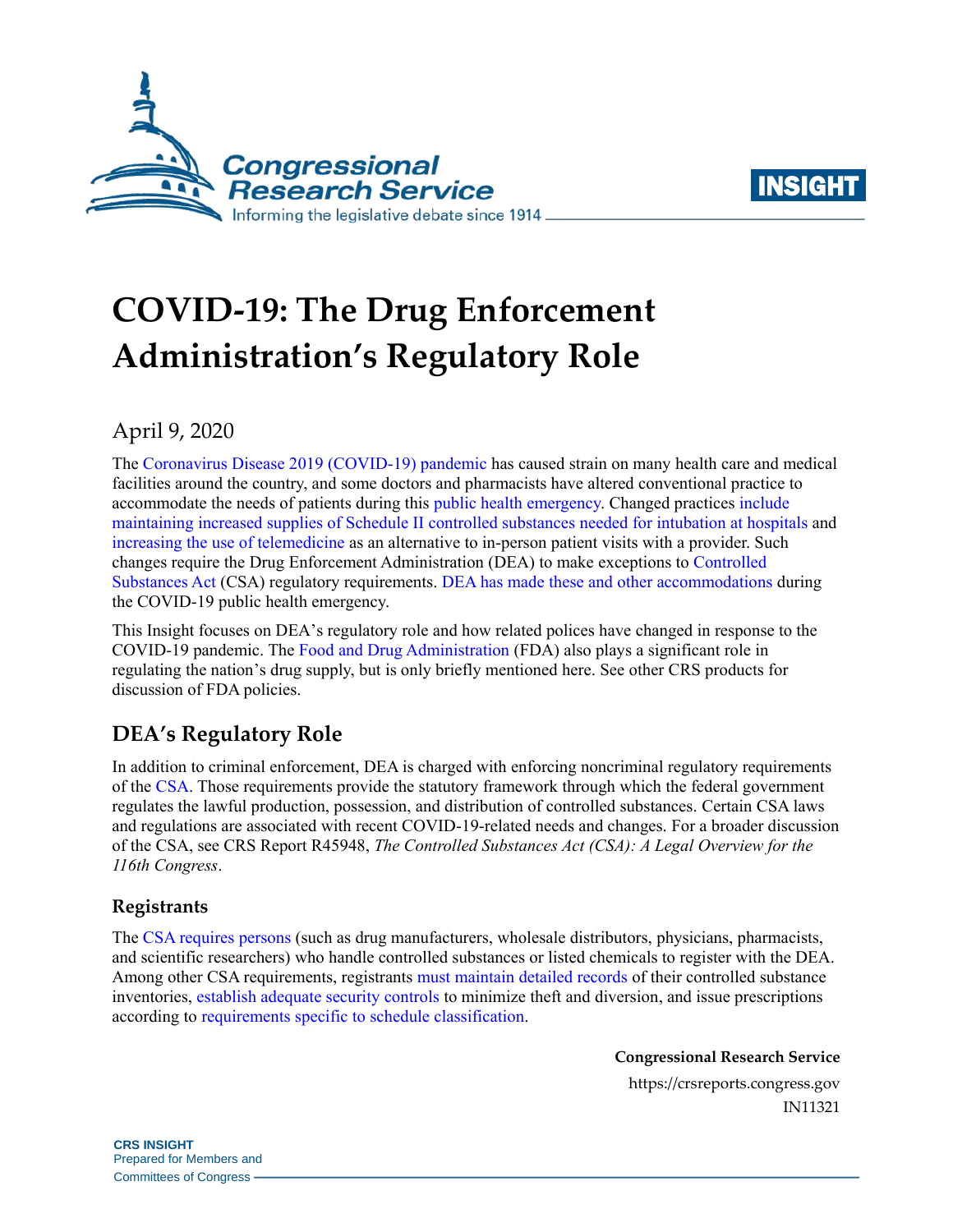#### **Supply of Controlled Substances**

The CSA has many supply-related requirements, but a key requirement involving the nation's supply of controlled substances is the establishment of annual quotas. Each year, DEA sets th[e Aggregate](https://www.deadiversion.usdoj.gov/quotas/index.html)  [Production Quotas \(APQ\) for Schedule I and II controlled substances,](https://www.deadiversion.usdoj.gov/quotas/index.html) which determine the annual quantities of those substances available for medical, scientific, and industrial use in the United States. Manufacturers of Schedule I and II controlled substances must register and apply for a quota with DEA. Of particular importance, several [Schedule II substances,](https://www.deadiversion.usdoj.gov/schedules/) including fentanyl and hydromorphone, are used for [pain relief associated with intubation.](https://www.ncbi.nlm.nih.gov/books/NBK507812/) DEA also has a key regulatory role in the [importation of](https://www.deadiversion.usdoj.gov/21cfr/21usc/952.htm)  [controlled substances.](https://www.deadiversion.usdoj.gov/21cfr/21usc/952.htm)

#### *FDA's Role*

FDA also plays a significant role in regulating the drug supply and addressing any [drug shortages in the](https://www.accessdata.fda.gov/scripts/drugshortages/)  [United States.](https://www.accessdata.fda.gov/scripts/drugshortages/) FD[A responds to potential shortages](https://www.fda.gov/drugs/drug-shortages/frequently-asked-questions-about-drug-shortages#q5) "by taking actions to address their underlying causes and to enhance product availability." See CRS In Focus IF11058, *[Drug Shortages: Causes, FDA](https://crsreports.congress.gov/product/pdf/IF/IF11058)  [Authority, and Policy Options](https://crsreports.congress.gov/product/pdf/IF/IF11058)*.

# **DEA Accommodations for Registrant and Patient Needs Related to COVID-19**

In response to questions and needs related to COVID-19, DEA issued public statements on how it is responding to the disease. [DEA stated](https://www.dea.gov/press-releases/2020/03/20/deas-response-covid-19) that it remains flexible in ensuring an uninterrupted drug supply, and supports "prescribing practices that limit exposure, enabling uninterrupted access to practitioners, and safeguarding a consistent and reliable drug supply."

#### **Telemedicine**

The CSA allows for several circumstances under which the [practice of telemedicine](https://www.deadiversion.usdoj.gov/21cfr/21usc/802.htm) can occur, one of which is a public health emergency declaration. DEA [consulted with the Department of Health and](https://www.dea.gov/press-releases/2020/03/20/deas-response-covid-19)  [Human Services](https://www.dea.gov/press-releases/2020/03/20/deas-response-covid-19) to allow DEA-registered practitioners to begin issuing [prescriptions for controlled](https://www.deadiversion.usdoj.gov/GDP/(DEA-DC-023)(DEA075)Decision_Tree_(Final)_33120_2007.pdf)  [substances to patients](https://www.deadiversion.usdoj.gov/GDP/(DEA-DC-023)(DEA075)Decision_Tree_(Final)_33120_2007.pdf) for whom they have *not* conducted an in-person evaluation. If certain conditions are met, including that the prescription is issued for a legitimate medical purpose by a practitioner acting in the usual course of his/her professional practice, and that the practitioner complies with all applicable federal and state laws, a practitioner may prescribe a controlled substance without an in-person evaluation for as long as the COVID-19 public health emergency is in effect. Subject to [specified conditions,](https://www.dea.gov/press-releases/2020/03/20/deas-response-covid-19) a practitioner may issue a prescription using any of the methods of prescribing currently available, including issuing a prescription electronically or by calling in a prescription to a pharmacy.

### **Supply**

Some of the drugs needed for intubation of COVID-19 patients are Schedule II controlled substances, such as fentanyl and hydromorphone. CSA regulatory requirements may limit the availability of controlled substances in several ways. For example, security requirements may limit the amount of controlled substances a single facility may handle, while manufacturing quotas limit the national supply of controlled substances. Some [hospital practitioners are concerned](https://qz.com/1827177/some-drugs-used-to-keep-people-on-ventilators-are-in-short-supply/) that their stock is insufficient to effectively respond to an anticipated surge in patients in need of intubation. While there is no CSA requirement or DEA rule regarding the *exact* amount of Schedule II controlled substances that a hospital can keep on hand, the quantity of controlled substances handled is one of 14 factors DEA [may consider](https://www.deadiversion.usdoj.gov/21cfr/cfr/1301/1301_71.htm) when evaluating a practitioner's controls and procedures to guard against theft and diversion. DEA has